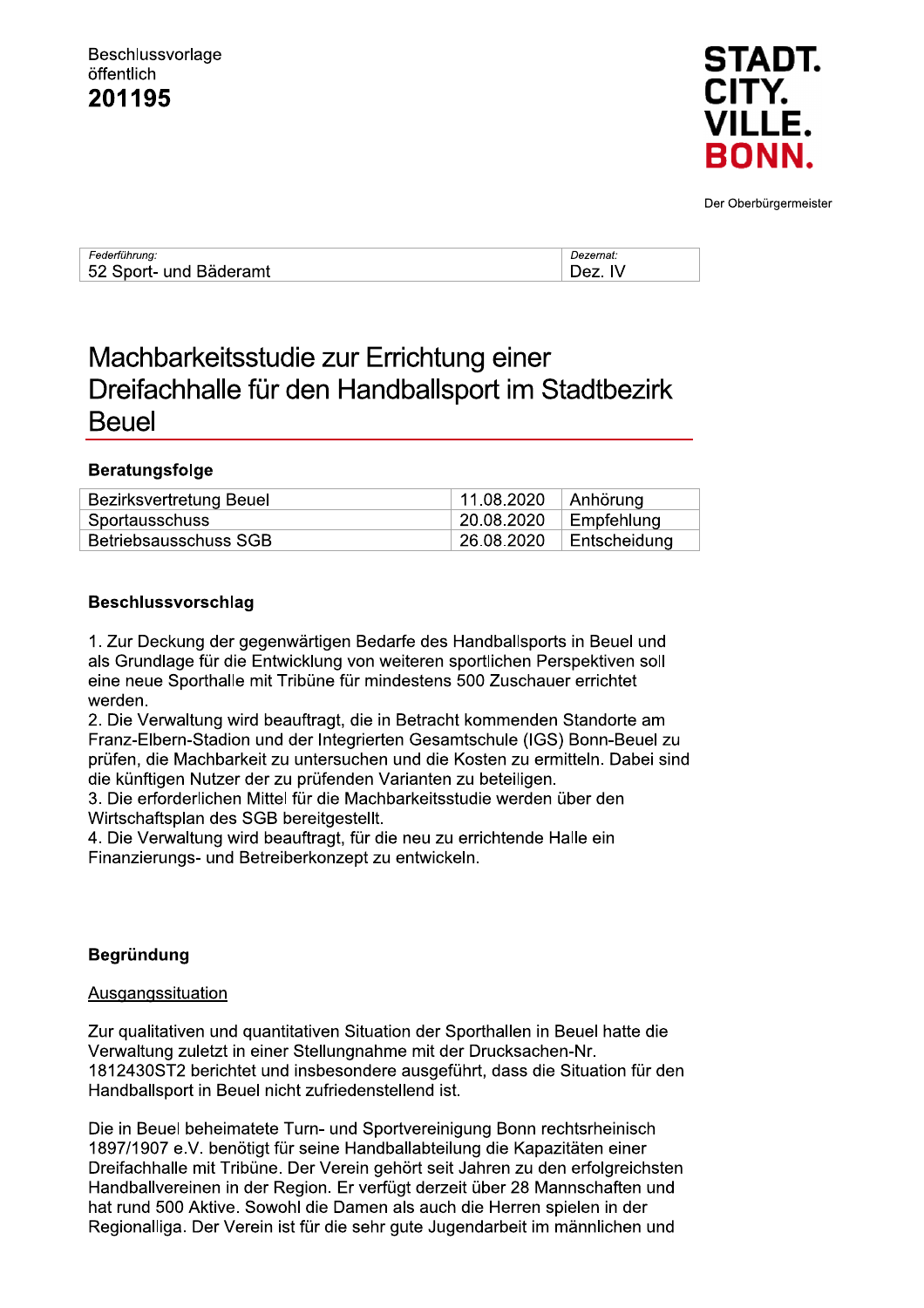

Seite 2

weiblichen Bereich bekannt. In der bisherigen Heimstätte, der Turnhalle Ringstraße, kann nur aufgrund einer Sondergenehmigung des Deutschen Handballbundes gespielt werden. Das Spielfeld entspricht nicht den offiziellen Handballregeln und darf deshalb nicht in allen Ligen bespielt werden. Die 1. Damenmannschaft musste deshalb nach ihrem Aufstieg in die dritte Liga bereits in andere Hallen ausweichen.

Zudem ist die Sporthalle nicht geeignet, bei einer Kapazität von 120 Personen ausreichend Zuschauer und Spieler aufzunehmen. Außerdem behindern die Säulen auf der Zuschauertribüne die Sicht auf das gesamte Spielfeld von nahezu jedem Platz. Aufgrund des hohen Zuschauerinteresse und der Leistungsperspektive der Handballerinnen und Handballer des TSV Bonn rrh. ist eine Tribüne für mindestens 500 Zuschauer anzustreben.

Im Stadtbezirk Beuel sind derzeit zu geringe Hallenkapazitäten vorhanden, um die Bedarfe des Handballsports und insbesondere des leistungsorientierten Nachwuchses erfüllen zu können. Der Verein hat deshalb zuletzt kostenpflichtig Hallenzeiten in der Umgebung angemietet.

Es besteht somit ein Kapazitäts- aber auch ein Qualitätsproblem im Hinblick auf die Sporthallenversorgung im Stadtbezirk Beuel.

#### Empfehlungen aus dem Gutachten zur Sportentwicklung

Im Gutachten zur Sportentwicklungsplanung ist als eine konkrete Maßnahme (7.1.2, Seite 143 des Gutachtens) der Neubau einer Dreifachhalle für den Handballsport im Stadtbezirk Beuel vorgeschlagen. Das Gutachten empfiehlt, ein Raum-, Nutzungs- und Finanzierungskonzept mit Beteiligung der zukünftigen Nutzer aufzustellen. Dazu soll im ersten Schritt eine Machbarkeitsstudie beauftragt werden. Auch wird eine Kooperation mit weiteren Nutzern empfohlen.

Die Verwaltung ist ebenfalls der Auffassung, dass nur durch einen normgerechten Neubau einer Dreifachhalle Perspektiven für den Handballsport im Stadtbezirk Beuel geschaffen werden können. Außerdem könnten mit einer zusätzlichen Sporthalle gleichzeitig die Kapazitäten für den Schulsport erhöht werden.

Die Verwaltung schlägt daher vor, im Stadtbezirk Beuel -zusätzlich zu der bereits in Planung befindlichen Schulturnhalle an der Wittestraße in Schwarzrheindorf - eine Dreifachsporthalle mit dem Schwerpunkt auf eine Nutzung für den Handballsport zu errichten.

Mit einer solchen Infrastruktur legt die Bundesstadt Bonn die Grundlage für eine erfolgreiche Entwicklung des Handballsports.

#### Standortalternativen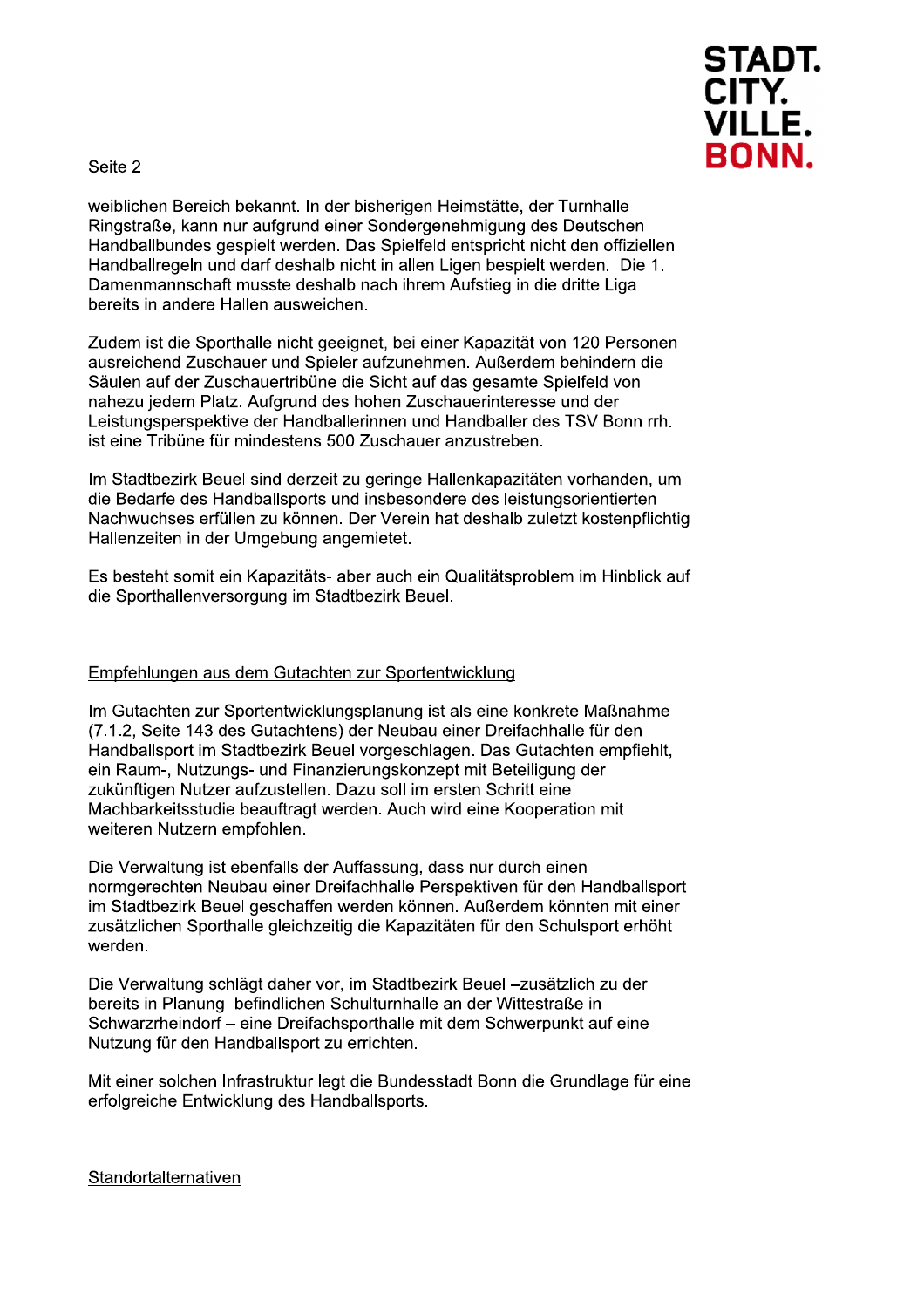Seite 3



Die Verwaltung hat geprüft, welche Flächen in Beuel grundsätzlich für ein solches Projekt in Betracht kommen. Danach ergeben sich folgende Alternativen:

Stadion Beuel (Franz-Elbern-Stadion)

Das Franz-Elbern-Stadion, welches derzeit mit seinem Naturrasenspielfeld und einer 400 m-Rundlaufbahn nur unzureichend frequentiert wird, könnte zu einem multifunktional nutzbaren Sportpark Beuel entwickelt werden.

Bei einer Weiterentwicklung dieses Standortes müssten im Rahmen der Machbarkeitsstudie die folgenden Anforderungen berücksichtigt werden:

Erhaltung des Baumbestandes im Stadionovals und damit auch die Erhaltung des Stadioncharakters

Neubau eines zweiten Fußballfeldes auf dem Rasenplatzgelände (Nutzbarkeit während der Bauphase der Halle)

optional: Nutzung der Dachfläche der Halle für ein Kleinspielfeld

Erhaltung von Flächen für die Leichtathletiknutzung, z.B. Kurzlaufbahn und Weitsprung

Das Stadion sollte auch nach dem Umbau für die bisherigen traditionellen Veranstaltungen (z.B. Martinsumzug) zur Verfügung stehen.

Ggfs. können noch weitere Sportarten in das Areal einbezogen werden.

Die 400 m-Rundlaufbahn müsste bei einer Realisierung dieser Variante aufgegeben werden. Eine solche Laufbahn stünde allerdings an einigen Schulstandorten in Beuel zur Verfügung (z.B. IGS Beuel, Kardinal-Frings-Gymnasium).

In dem rechtskräftigen Bebauungsplan 7922-16 vom 01.02.1980 ist die Zulässigkeit baulicher Hochbauten in der Sportanlage auf den Bereich der Erwin-Kranz-Halle beschränkt. Der Bebauungsplan müsste also geändert werden.

Von hoher Bedeutung wird es an diesem Standort sein, im Rahmen der Machbarkeitsuntersuchung sowohl die Parkplatzsituation als auch die Auswirkungen auf den Verkehr zu klären. Für eine neue Dreifachhalle an diesem Standort inkl. Zuschauer ergibt sich ein zusätzlicher Stellplatzbedarf von rund 40 Parkplätzen, der auf dem Areal oder in der näheren Umgebung gedeckt werden müsste.

Zu dieser Fläche hat bereits ein gemeinsamer Ideenaustausch mit den Vereinen TSV Bonn, SV Beuel 06 und JSG Beuel stattgefunden.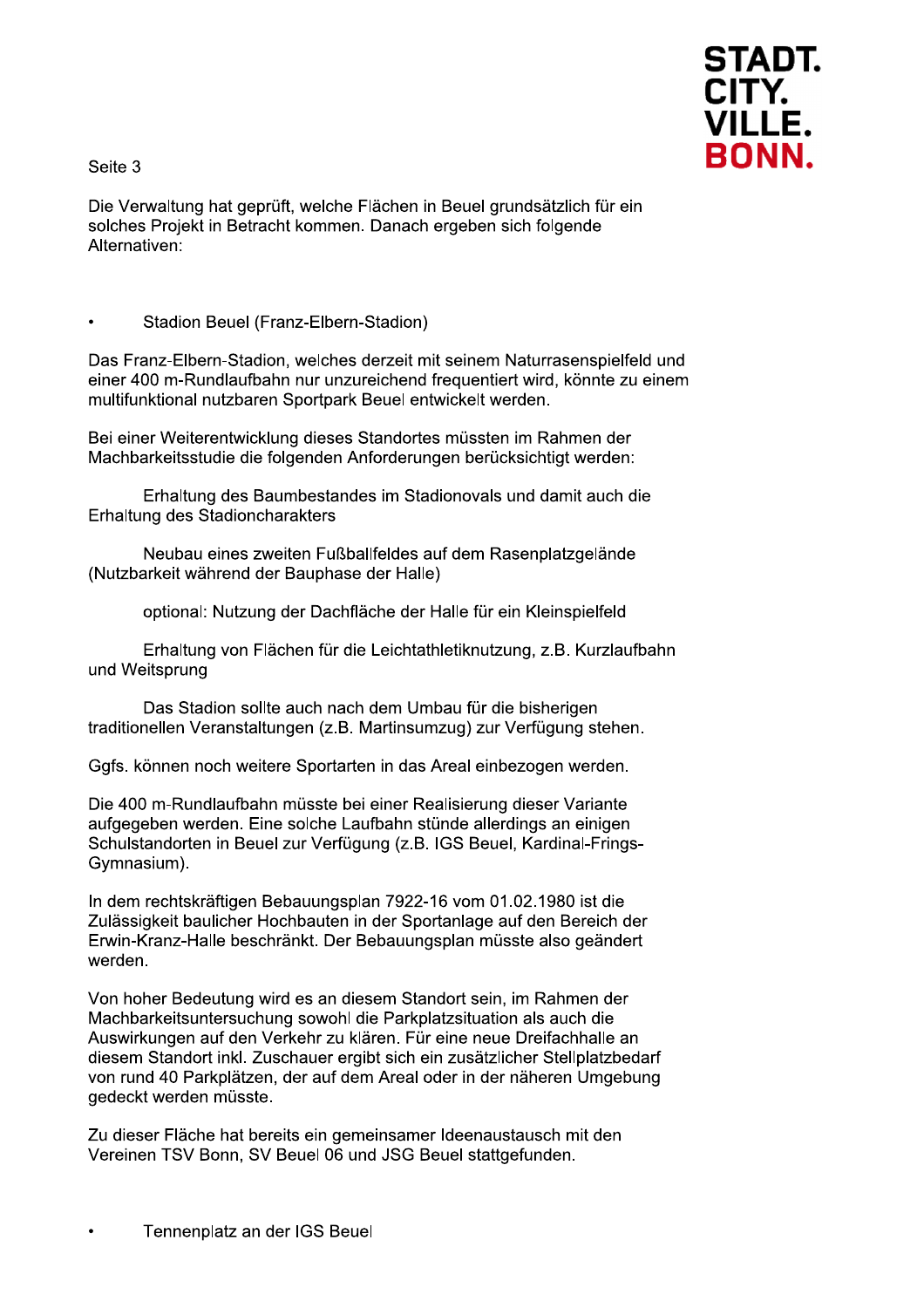



Ein zweiter möglicher Standort befindet sich auf dem Areal des Tennenplatzes an der IGS Beuel. Dieser Platz entspricht von seiner Länge her nicht den Anforderungen an ein normgerechtes Großspielfeld. Der Platz wird nach der Inbetriebnahme des angrenzenden Kunstrasenplatzes im Jahr 2018 nicht mehr Sich auf dem Areal des Tennenplatzes<br>t von seiner Länge her nicht den<br>oßspielfeld. Der Platz wird nach der<br>strasenplatzes im Jahr 2018 nicht mehr<br>önnte deshalb für eine Dreifachhalle<br>ng ausreichend Parkplätze vorhanden.<br>be ausreichend frequentiert. Das Gelände könnte deshalb für eine Dreifachhalle zur Verfügung gestellt werden.

An dem Standort sind nach erster Prüfung ausreichend Parkplätze vorhanden.

Der Tennenplatz befindet sich in einer überbaubaren Grui e 11.5.1973. Baurecht steht also zur Verfügung. Eine Genehmigung könnte deutlich früher erteilt werden, als für den Standort "Stadion Beuel".

Anforderungen an ein normgerechtes Großspielfeld. Der Platz wird nach der<br>
Inbetriebnahme des angrenzenden Kunstrasenplatzes im Jahr 2018 nicht mehl<br>
ausreichend frequentiert. Das Gelände könnte deshalb für eine Dreifachha Von dem Verein TSV Bonn wird die Variante Franz Elbern-Stadion bevorzugt. Gegen den Standort an der IGS Beuel spricht aus Sicht des Vereins, dass die HSG Geislar-Oberkassel ihre Heimspiele in der Sporthalle der IGS Beuel austrägt und die Nähe der beiden handballspielenden Vereine in Beuel somit zu einer Verdrängung und gafs. Schwächung der Handballszene in Beuel führen würde.

#### Finanzierung der Machbarkeitsstudie

Aufgrund der Handlungsempfehlungen des Gutachtens zur Sportentwicklung sind in den Wirtschaftsplan des SGB Planungsmittel eingestellt worden. Aus diesen Planungsmitteln soll die Machbarkeitsstudie finanziert werden. Für die Machbarkeitsstudie sind Kosten in Höhe von rund 30.000 EUR zu erwarten.

#### Finanzierungs- und Betreiberkonzept

Im Hinblick auf die Haushaltslage der Bundesstadt Bonn sind alternative Finanzierungs- und Betreibermodelle zu prüfen.

#### Finanzielle Auswirkungen:

| Produktgruppe | Produktgruppenbezeichnung   Produkt |         | Produktbezeichnung     |
|---------------|-------------------------------------|---------|------------------------|
| 0.00          | I Innere Verwaltung                 | 0.00.00 | Gebäudemanagement Bonn |

#### Investive Kosten der Maßnahme

|                   | <b>Betrag</b> | <b>FiPos</b> | Finanzstelle /   Veranschlagt   Noch bereit-<br>ın | zustellen | Deckung |
|-------------------|---------------|--------------|----------------------------------------------------|-----------|---------|
| Auszahlungen      |               |              |                                                    |           |         |
| Einzahlungen      |               |              |                                                    |           |         |
| <b>Investiver</b> |               |              |                                                    |           |         |
| Finanzsaldo       |               |              |                                                    |           |         |